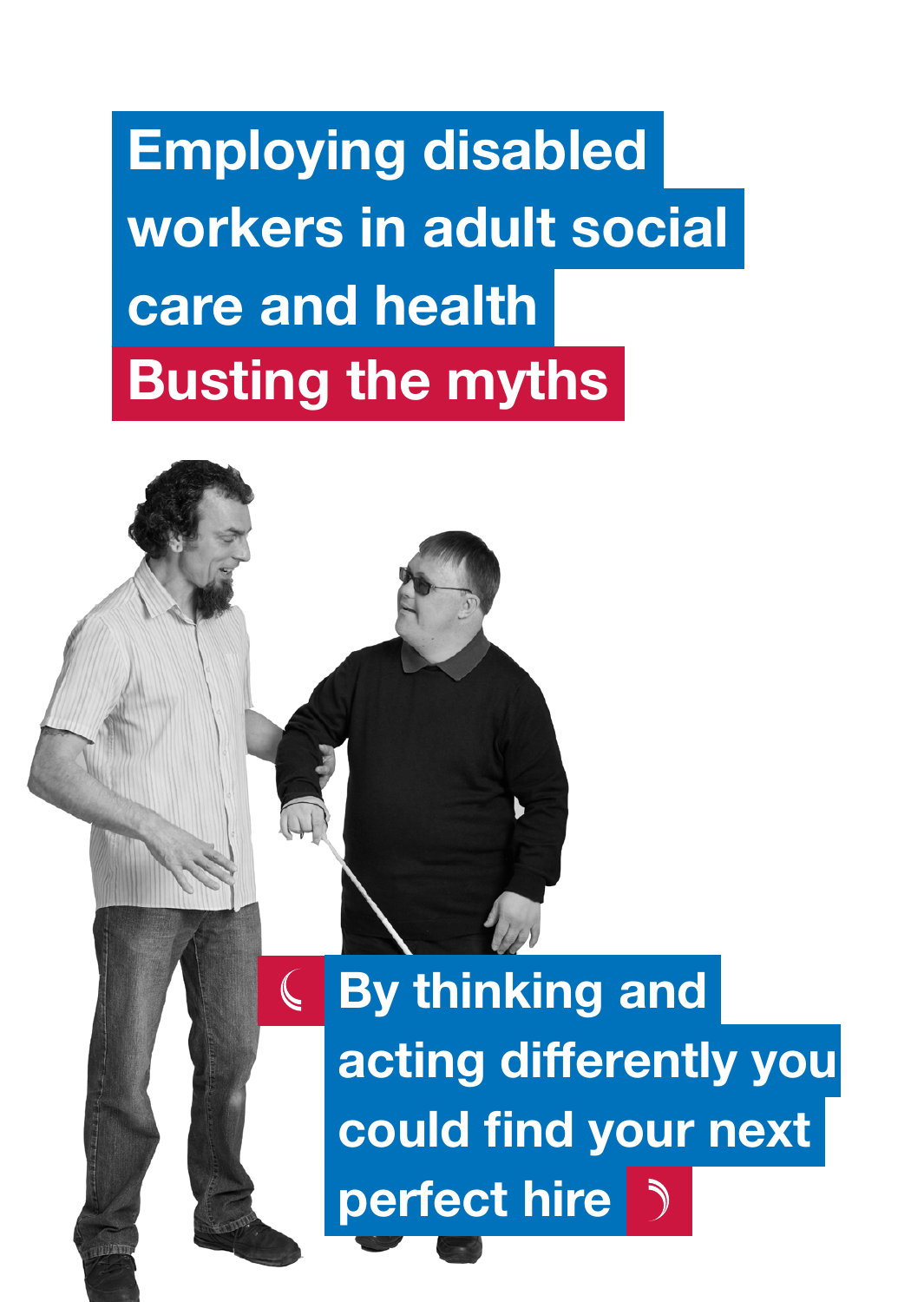### Widen your talent pool

Finding people with the right values is key to high quality care and support.

3.4 million disabled people are currently working in the UK, with millions more who want the opportunity to work and have valuable skills and experience to offer, but many still find it difficult to find employment.

Disabled friendly policies aren't just about recruiting new workers, they should support existing ones too. 83% of disabled people acquire their disability or long term health condition during their working life, so anyone could be affected.

It's vital that every employer does more to support and encourage a more diverse workforce into adult social care and health roles, and support people to stay and progress.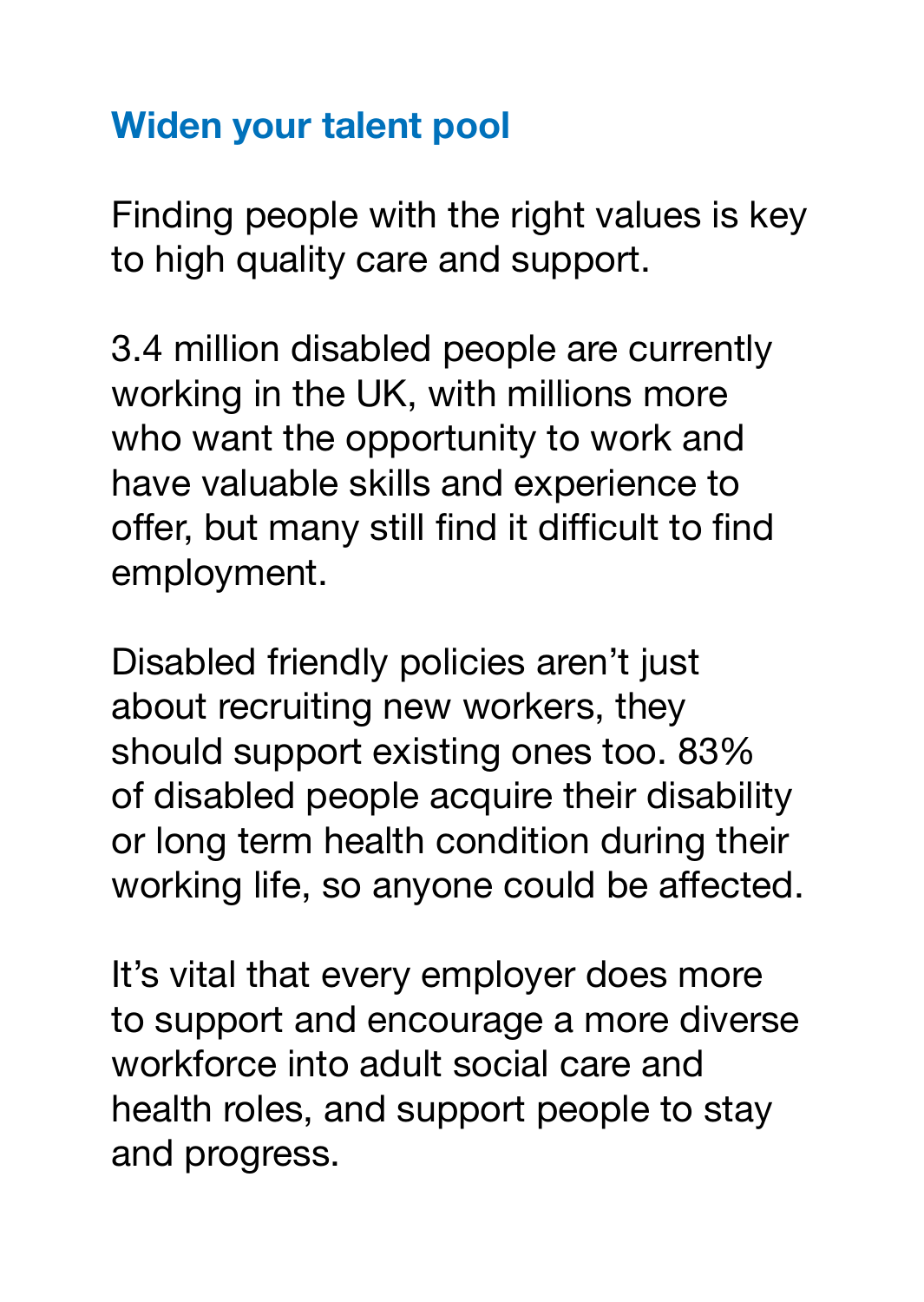### Supporting disability and employment: why?

Encouraging disabled people to apply for roles and ensuring you have the right support in place will help you maximise your recruitment and retention efforts.

Actively targeting and recruiting disabled people will:

- increase the quality of applicants with lived and diverse experiences
- promote diversity in the workplace
- improve services for people who need care and support
- lead to a workplace that better reflects the community you serve.

 Adult social care and health  $\mathcal{L}$  employers need to lead by example when employing disabled people  $\sqrt{ }$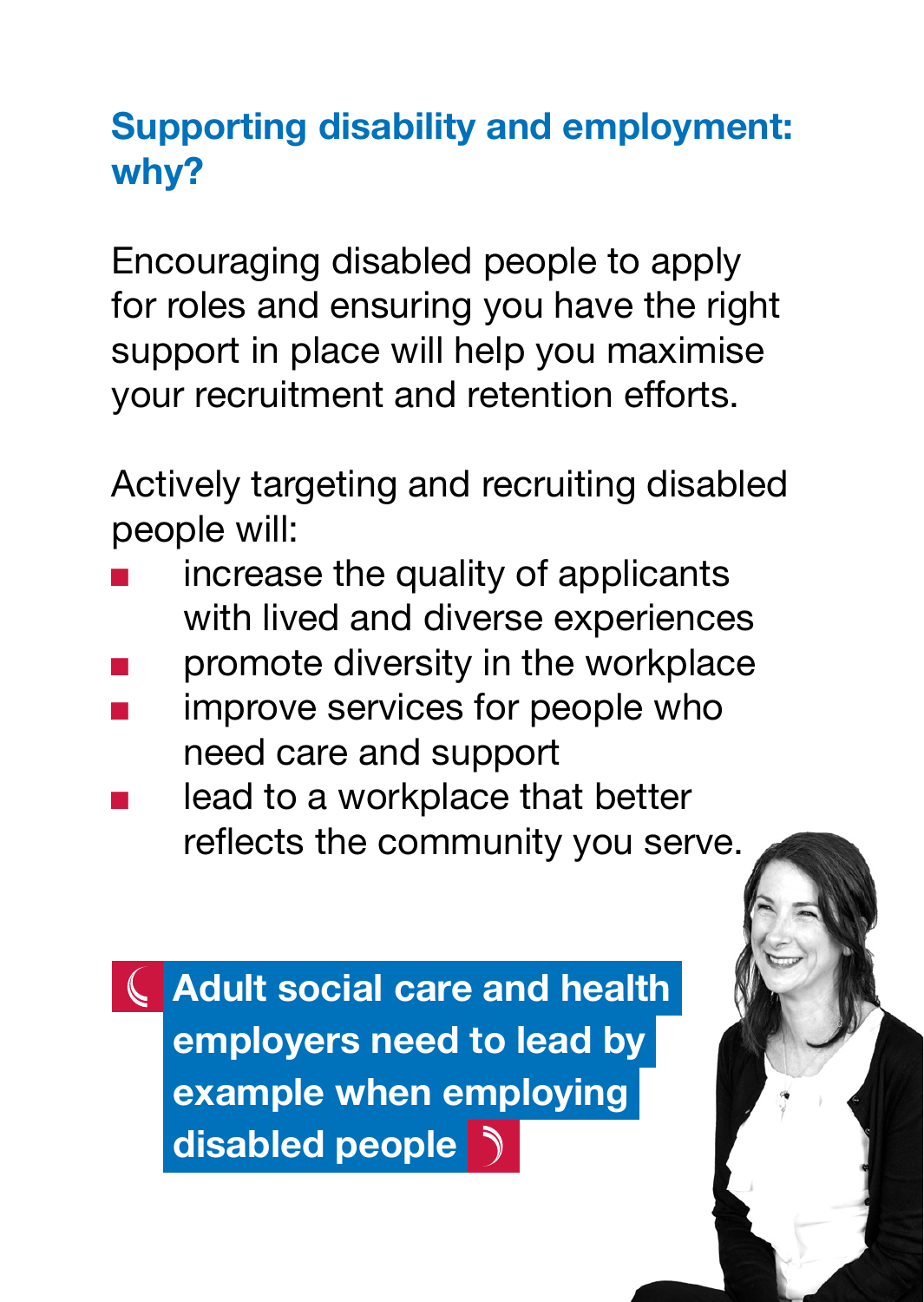### Busting the myths: employing disabled workers

There are lots of myths about employing disabled people.

Some employers worry about 'getting it wrong'. Some are fearful of the perceived cost, whilst others may have the perception that disabled people can't perform the job.

The truth is that many disabled people have lots to offer the adult social care and health workforce.

It's important that employers acknowledge that these are myths so they can find more workers with the right values for our sector, avoid discrimination and change their workplace culture.

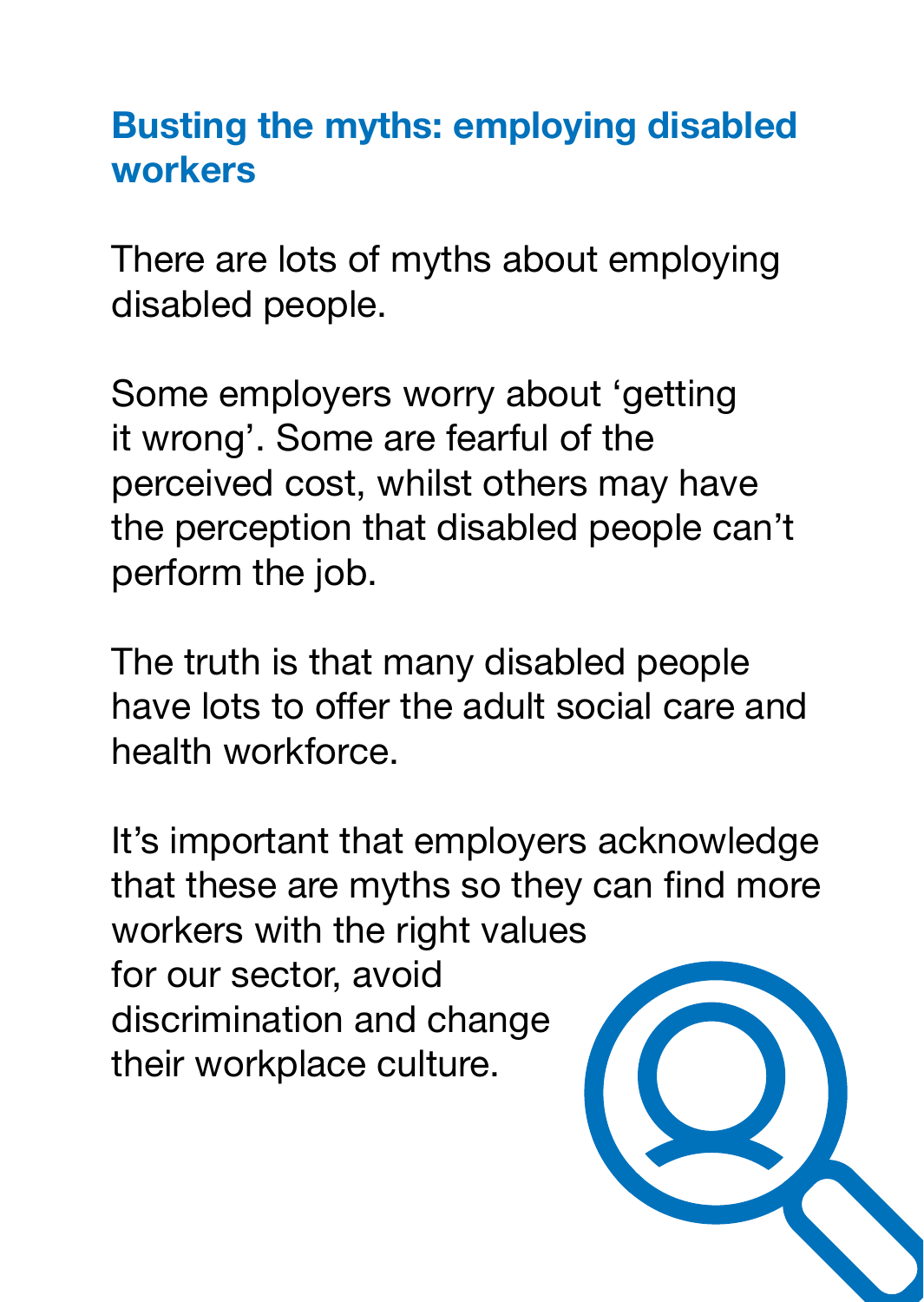# Myth: It costs a lot to employ someone who's disabled

**Fact:** There may be changes that you need to make when you employ a disabled worker; these are called 'reasonable adjustments.'

However, a lot of disabled people don't need reasonable adjustments and the average cost of a reasonable adjustment is less than £80.

There is funding available to help disabled people with any reasonable adjustments.

A lot of reasonable adjustments, such as flexible working, might also be beneficial to the wider workforce for example older workers or those with caring responsibilities.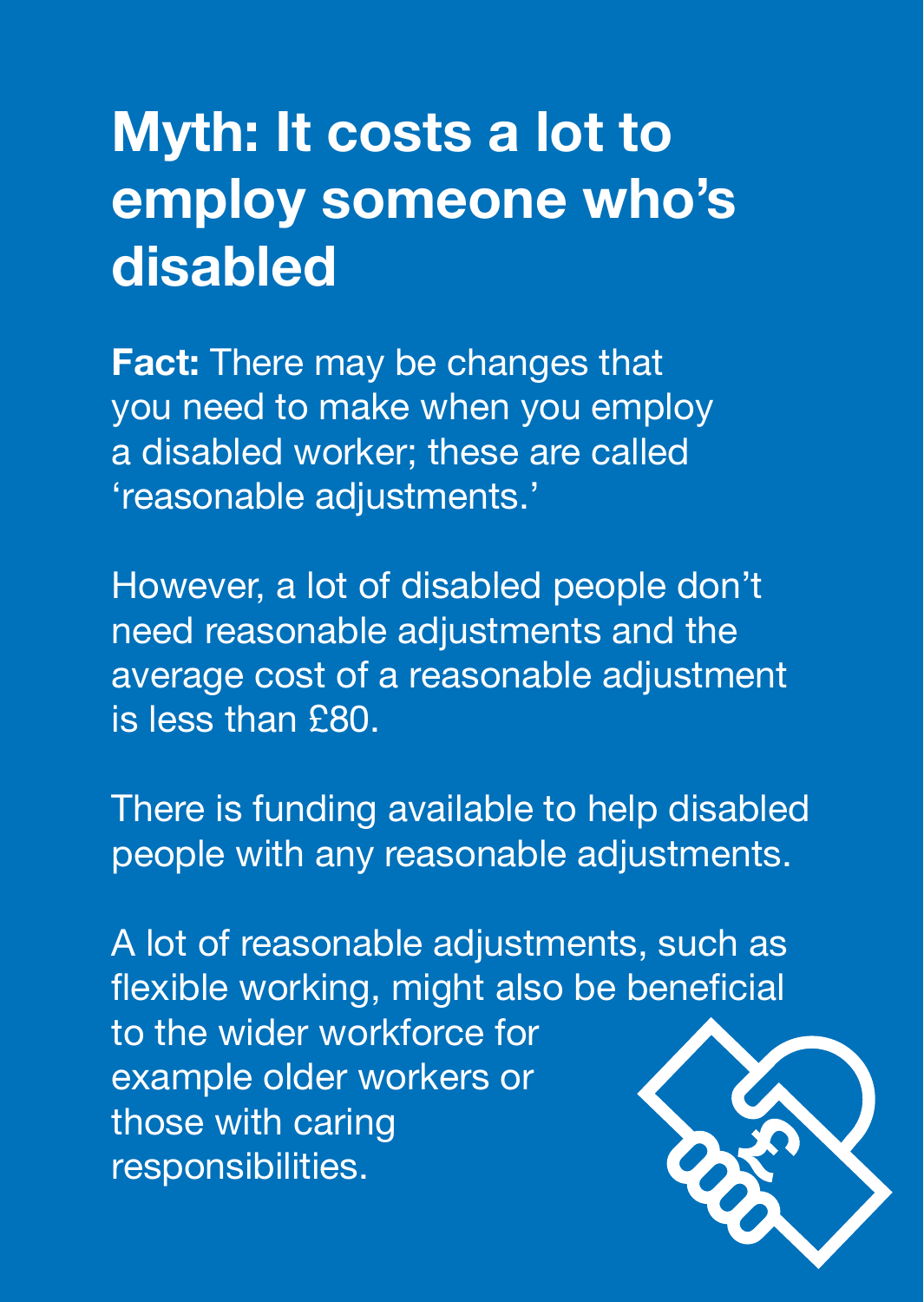- Review your current policies, see what's already in place and where the gaps are, e.g. do you already have a flexible working policy?
- Have testimonials on your website from workers about how you support diversity in the workforce.
- Become a Disability Confident employer.
- Contact Disability Rights UK to make the most out of 'peer modelling.'

#### More information to help

- Reasonable adjustments, DWP www.skillsforcare.org.uk/ reasonableadjustments
- Access to Work grant, DWP www.skillsforcare.org.uk/ accesstowork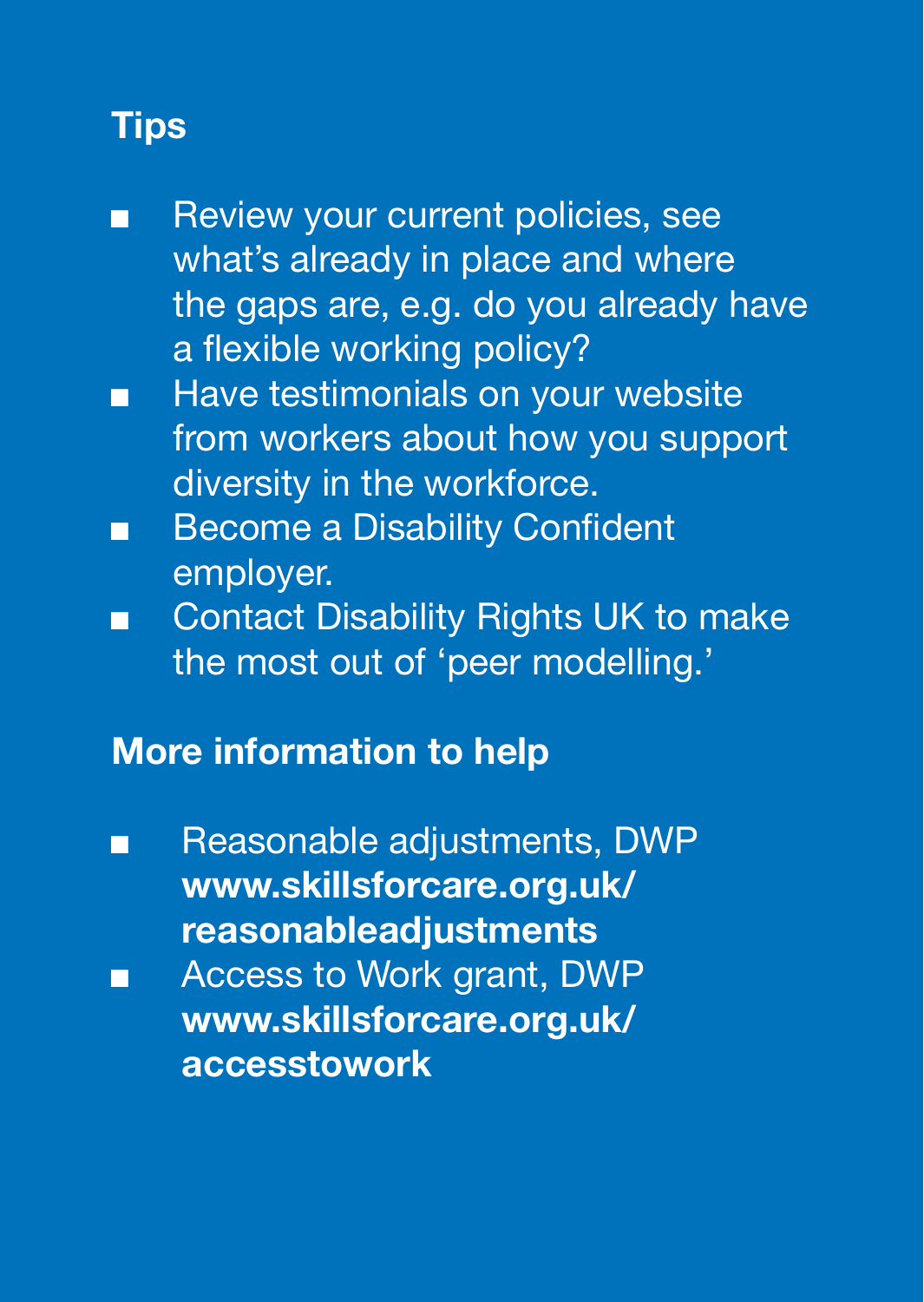# Myth: Disabled people have a higher absentee rate than their colleagues

**Fact:** Studies show that on average disabled workers have lower absence rates than their colleagues. Absenteeism is a subject that line managers must address with all workers and clear guidance is available.

Stephen has autism and works in the kitchen at Chartwells. His employer says:

"What I like about Stephen is that he doesn't let us down, he's always punctual. Stephen is a very loyal employee and has got a good attendance record, and in fact I cannot remember him ever having a day off."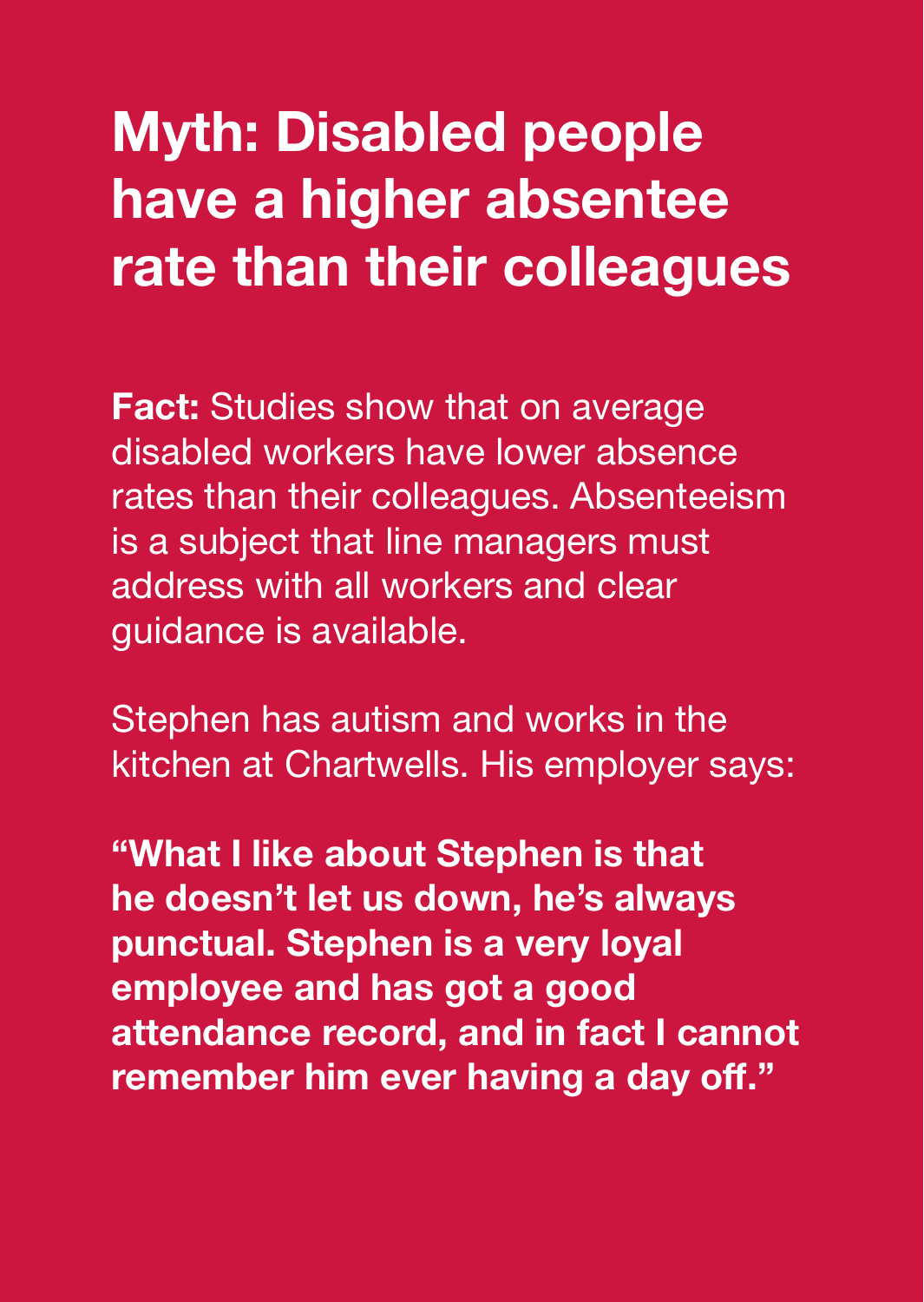- Ensure you have effective people management processes in place that include absenteeism.
- Make use of employer forums for networking and support.
- Make sure managers have training to help them support teams effectively.
- Make sure you have fair, disability related leave policies in place for disabled workers.

#### More information to help

- Managing staff absence, ACAS www.skillsforcare.org.uk/ managingabsence
- People Performance Management toolkit, Skills for Care www.skillsforcare.org.uk/PPMT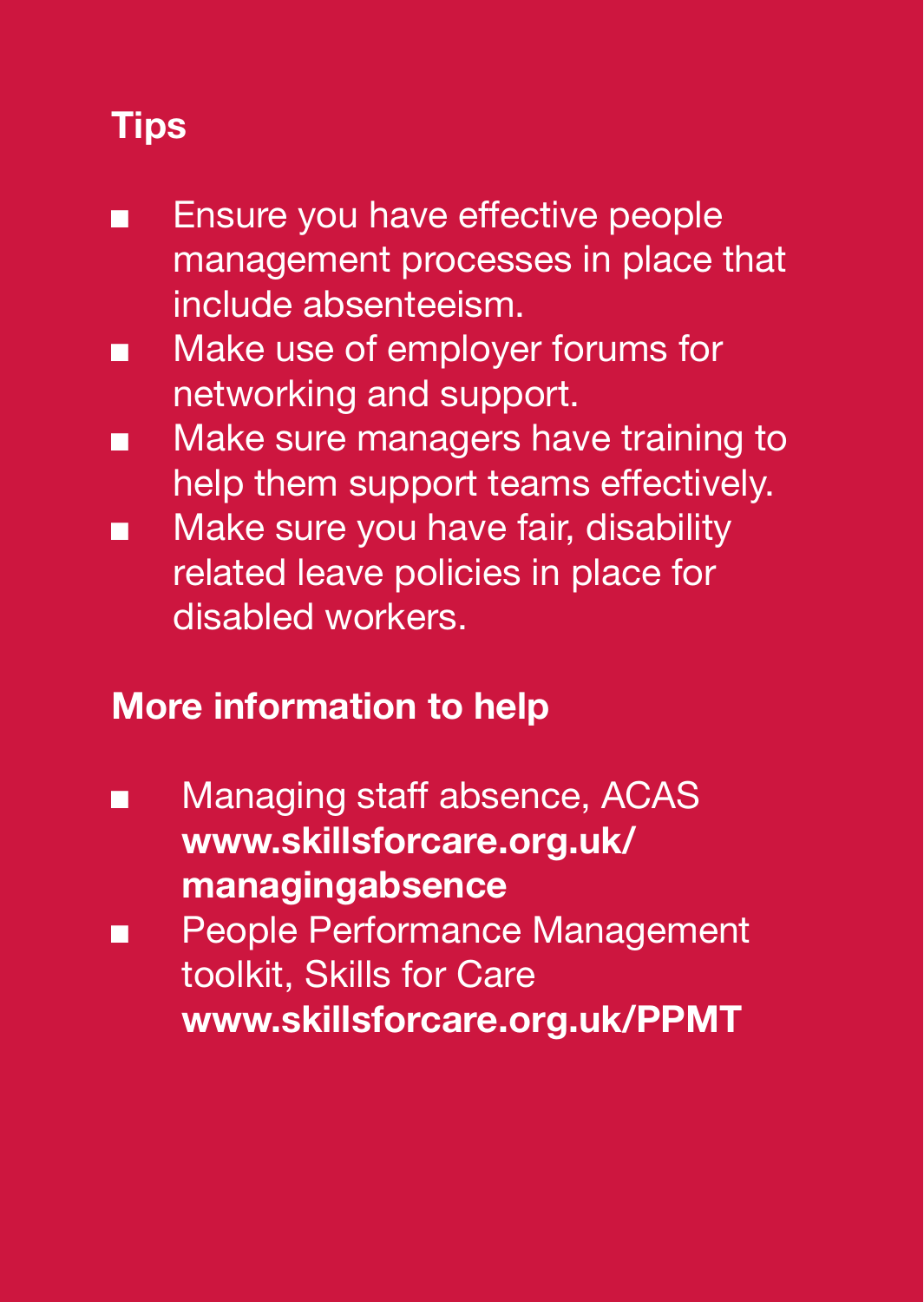# Myth: If I employ a disabled worker, someone will always have to help them

**Fact:** A good induction and support programme is crucial, especially in the first few months.

With dedicated training and support, as with all workers, many disabled workers adjust to their job role and their disability does not affect their ability to work unaided.

"Stephen very much has a routine and is very particular in the way he works. I give him a job to do… I don't have to go back and check."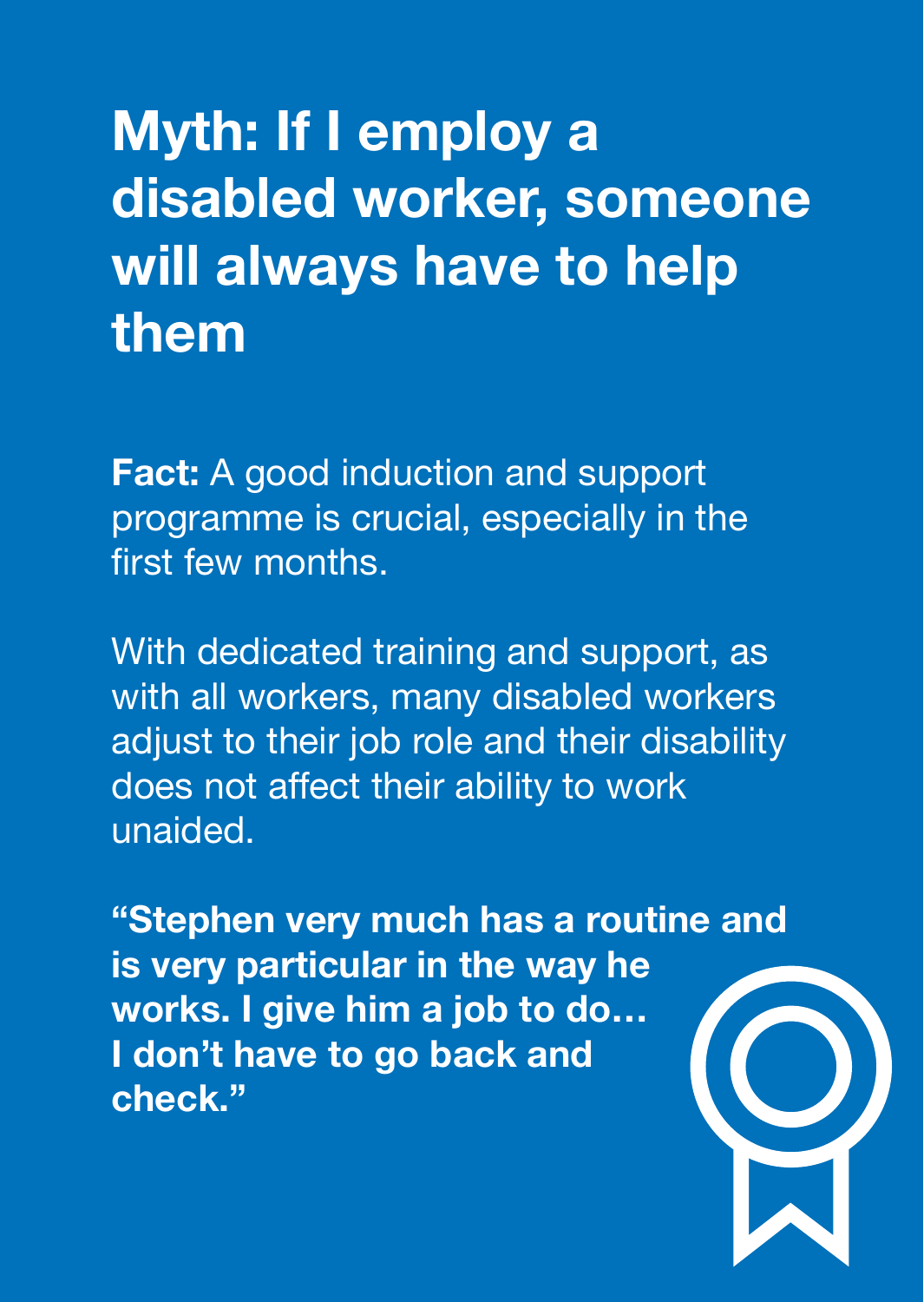- Ensure workers have a thorough induction and have clear responsibilities.
- Introduce mentors or buddies for new workers.
- Contact your local job coach or supported employment services to support disabled people into work.

#### More information to help

- Access to Work grant, DWP www.skillsforcare.org.uk/ accesstowork
- Supported internships, DWP www.skillsforcare.org.uk/ supportedinternships
- British Association for Supported Employment www.base-uk.org
- **Remploy** www.remploy.co.uk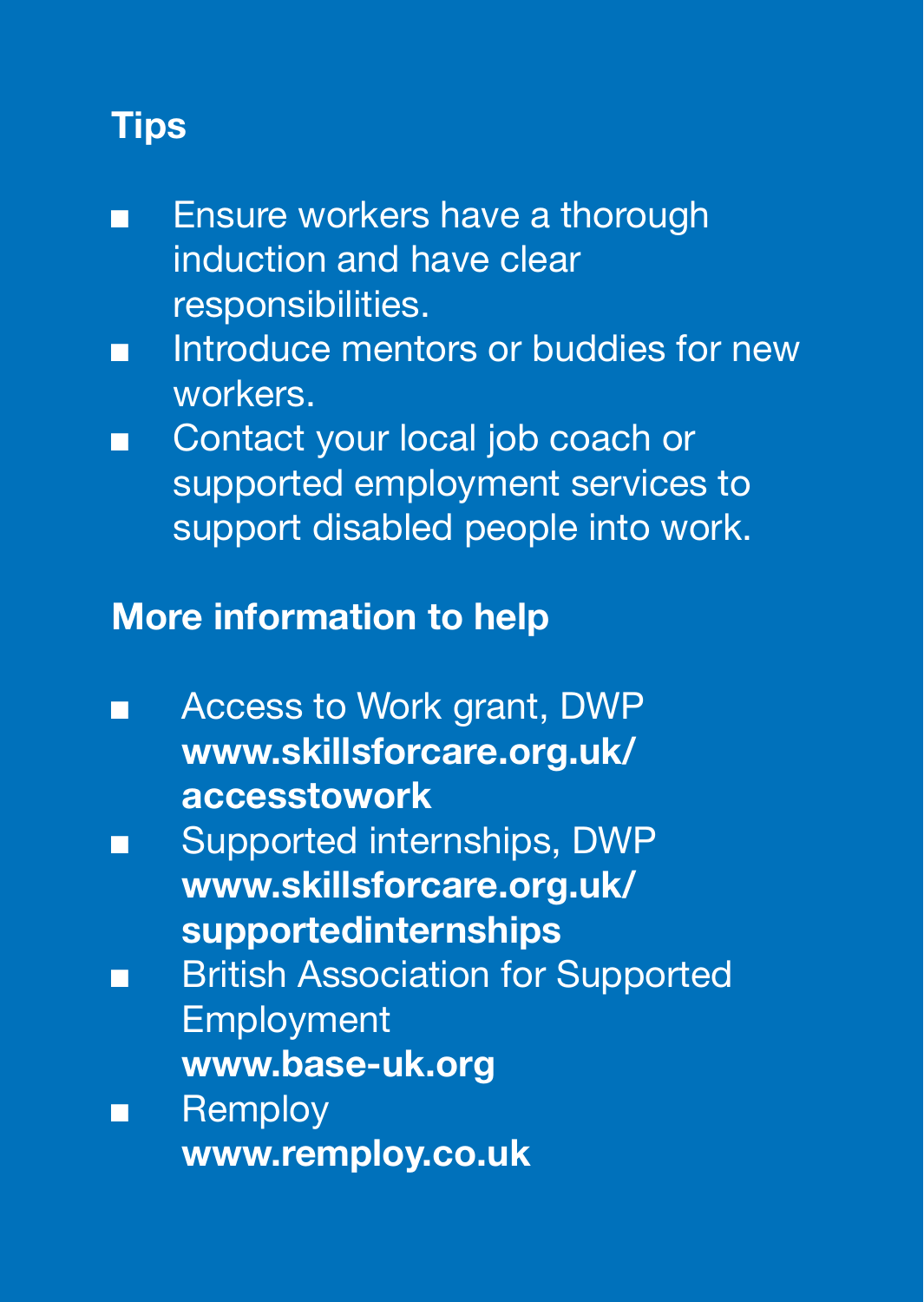# Myth: People who need care and support wouldn't like disabled people helping them

Fact: There are lots of different disabilities, some of which aren't obvious, and lots of people don't declare them. Therefore this may rarely be an issue.

Disabled workers can also have lived experience that could help them provide great, insightful care and support to others. If you hire workers with the right values; good induction, training and management will do the rest.

"Disabled people have the passion and empathy to support others and have learned to come up with creative solutions to the difficulties of everyday life. They see what and how things could improve."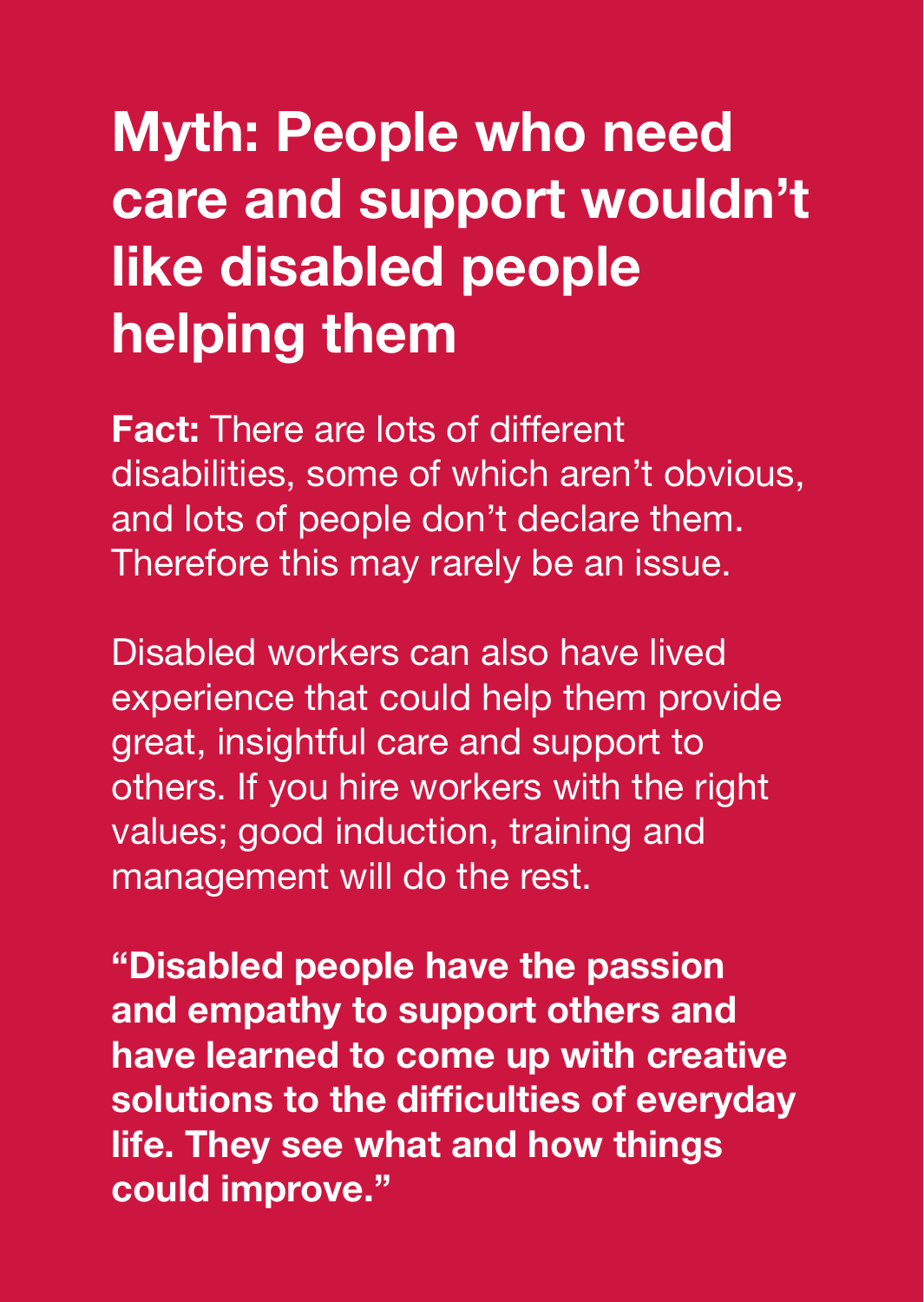- Where possible, match care workers with people who have similar interests, personalities and values.
- Encourage workers to be open about their disabilities and promote discussions about disability between workers and people who need care and support.
- Ensure your workforce reflects the diversity of the local community you serve.

#### More information to help

Get out and get active www.disabilityrightsuk.org /how-we-can-help/specialprojects/get-out-get-active ■ Peer support, Disability Rights www.disabilityrightsuk.org/ peer-modelling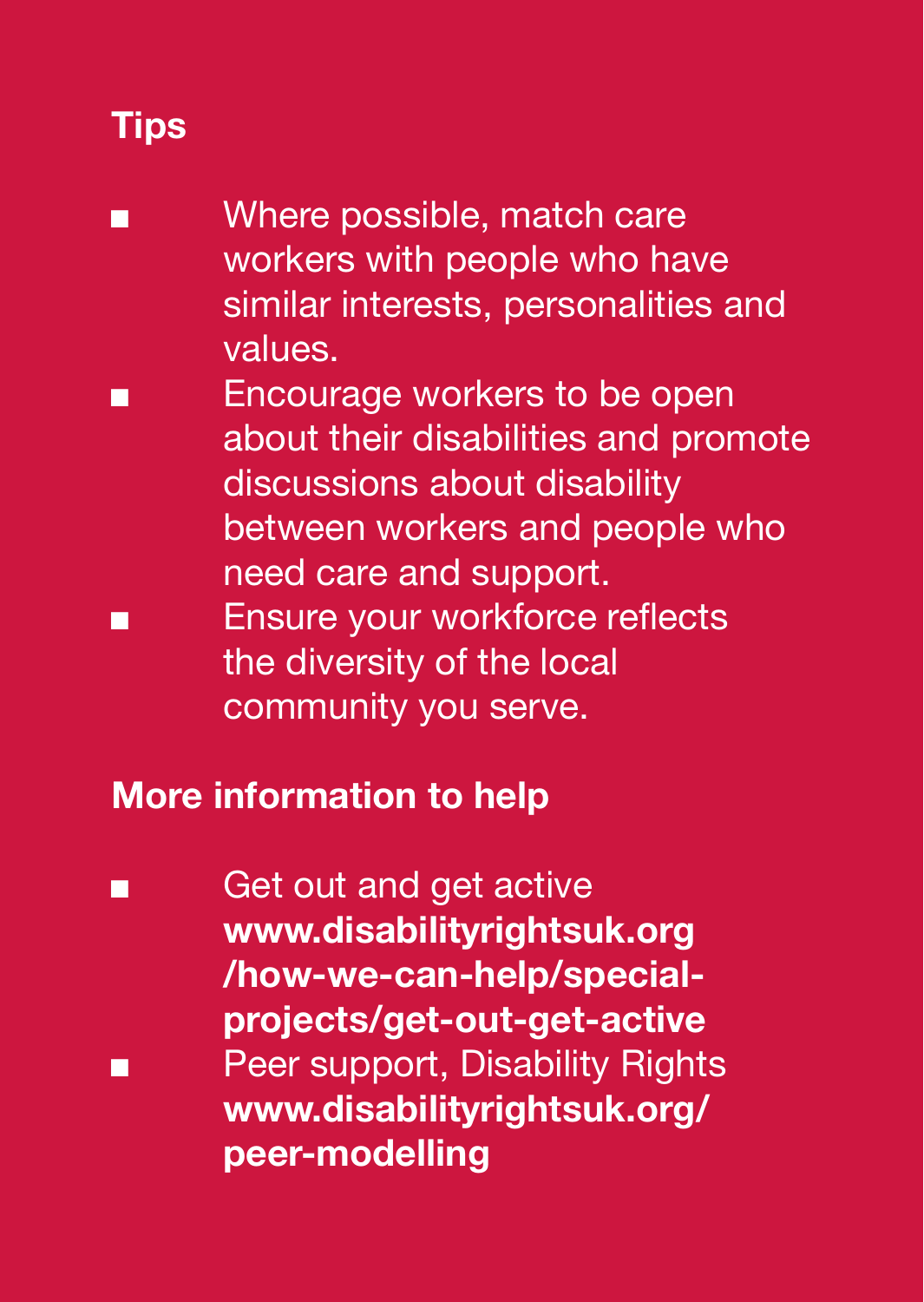# Myth: I can't fire or discipline an employee with a disability

**Fact:** While there are laws in place, such as the Human Rights Act and the Equality Act that serve to protect the rights of all workers, there are no special procedures for firing or disciplining disabled workers.

All employers should have fair and equitable procedures in place for all workers.

Philip is a project coordinator for Sight Service 1, and lost his eyesight at a young age. He says:

"Equality means having systems in place which really create a level playing field."

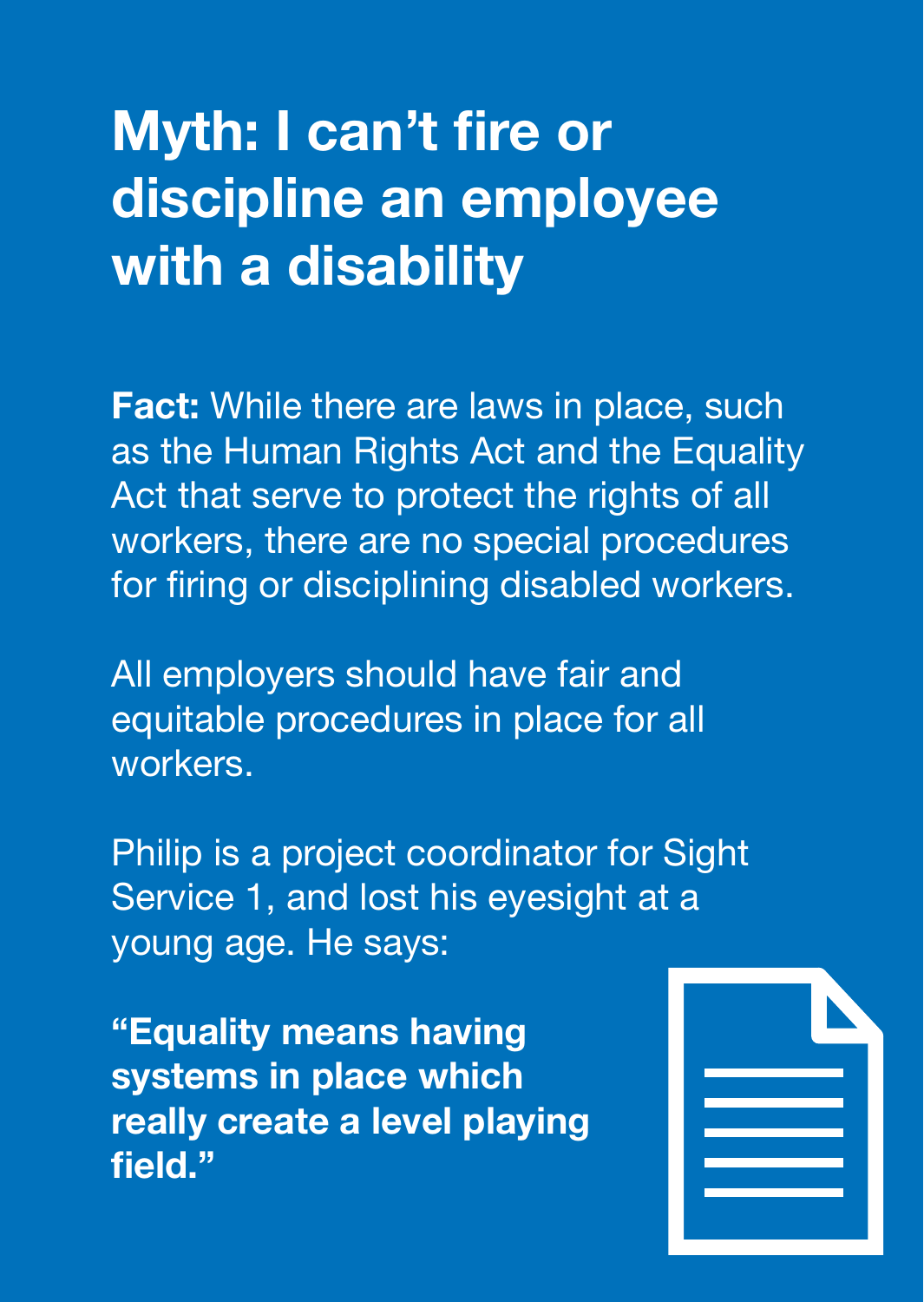| m | Make sure you establish clear and   |
|---|-------------------------------------|
|   | mutual expectations from the start. |

- Openly discuss abilities and support against job requirements at interview.
- Have people management processes in place.
- Discuss any issues with workers and look for solutions.
- Develop confident managers who apply correct procedures fairly.

#### More information to help

| Equality Act 2010: guidance, DWP     |
|--------------------------------------|
| www.skillsforcare.org.uk/            |
| equalityact                          |
| <b>People Performance Management</b> |
| toolkit, Skills for Care             |
| www.skillsforcare.org.uk/PPMT        |
| <b>ACAS</b> code of conduct on       |
| disciplinary and grievance           |
| www.acas.org.uk                      |
|                                      |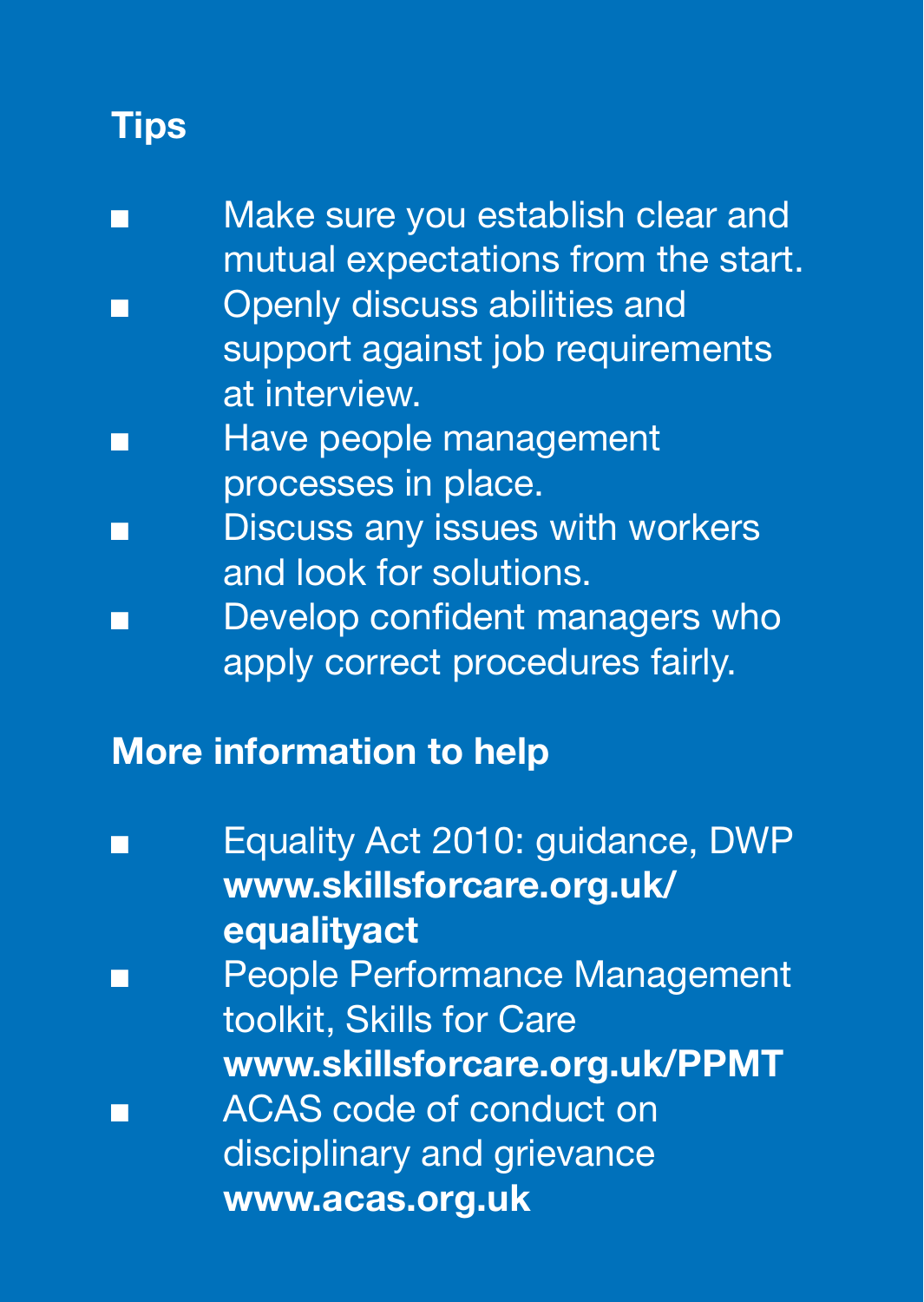# Myth: Social care and health workers need to be physically strong with good mobility

**Fact:** Not all disabilities are physical. There are lots of different disabilities, many of which have no impact on the strength or mobility of the individual.

There are also lots of different job roles within adult social care and health and not all are physically demanding.

## Did you know? Less than 2% of disabled people are wheelchair users.

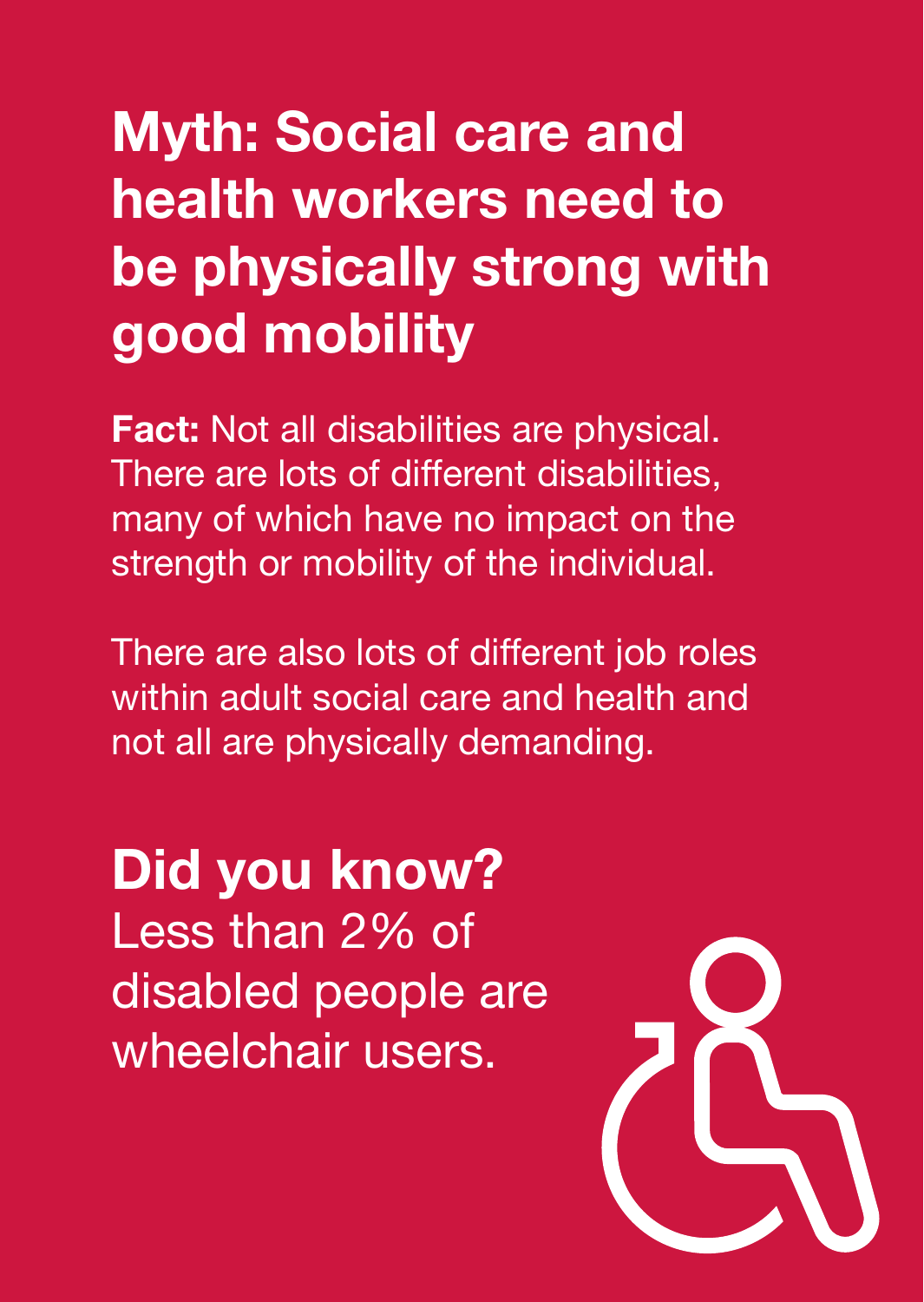- Every candidate is unique: think about the abilities of the individual.
- Recruit people into roles matched or carved to their abilities.
- Review your interviewing process to include questions that ask about values, behaviours and abilities rather than limitations.

#### More information to help

■ Preventing discrimination in recruitment, DWP www.skillsforcare.org.uk/ preventingdiscrimination ■ Recruiting for values in social care toolkit www.skillsforcare.org.uk/values ■ Values based recruitment toolkit in health care www.skillsforcare.org.uk/ healthvalues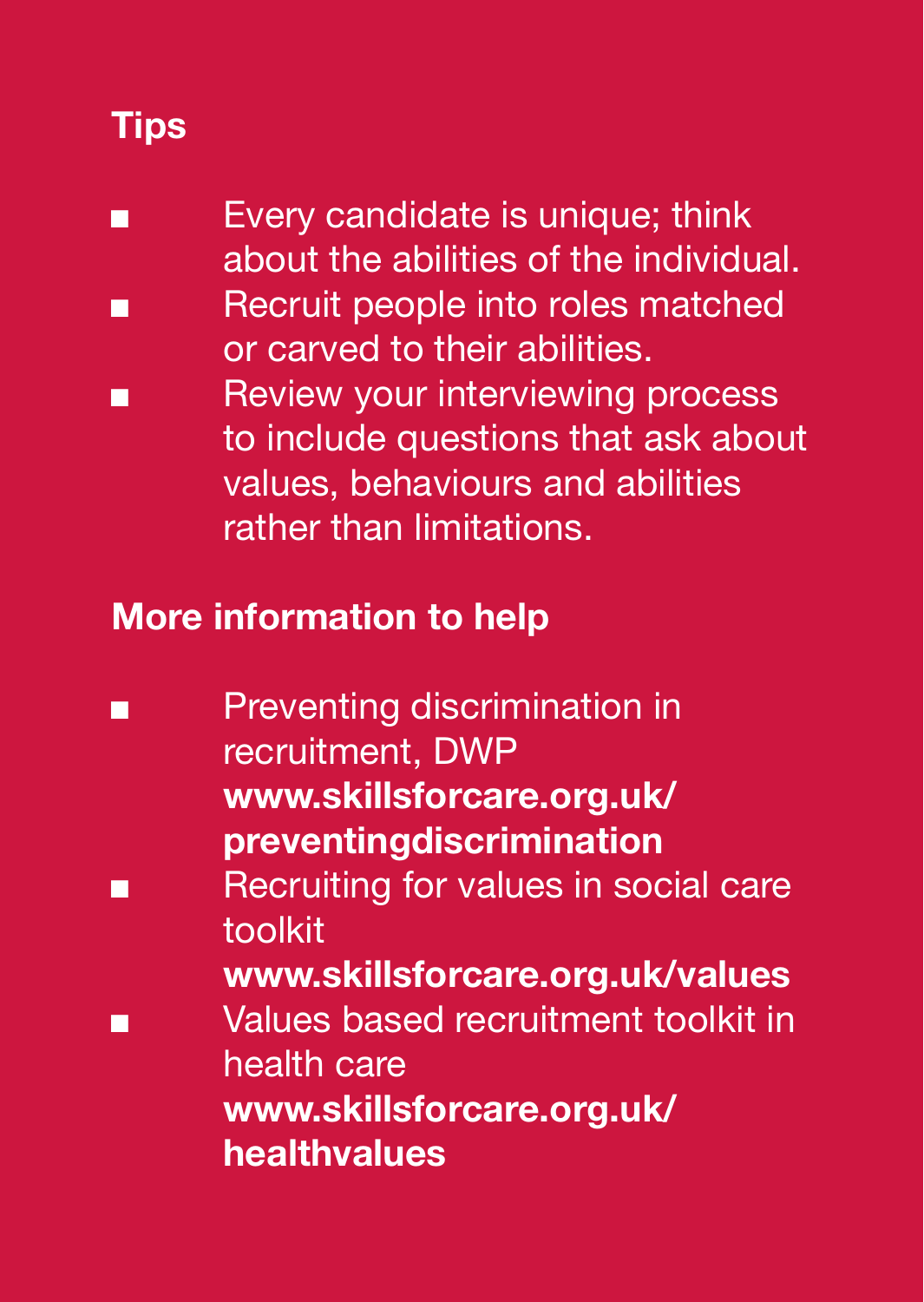# Myth: Disabled workers are sensitive and I don't want to say the wrong thing

**Fact: All workers, including disabled** people are unique and you shouldn't presume they'll act in a certain way.

You're not expected to be an expert. Most disabled people are happy to have an open and honest conversation. If an applicant declares a disability determine together what, if any, support they might need.

It's important to be willing to learn and adapt, and show all your workers that you're willing to support them.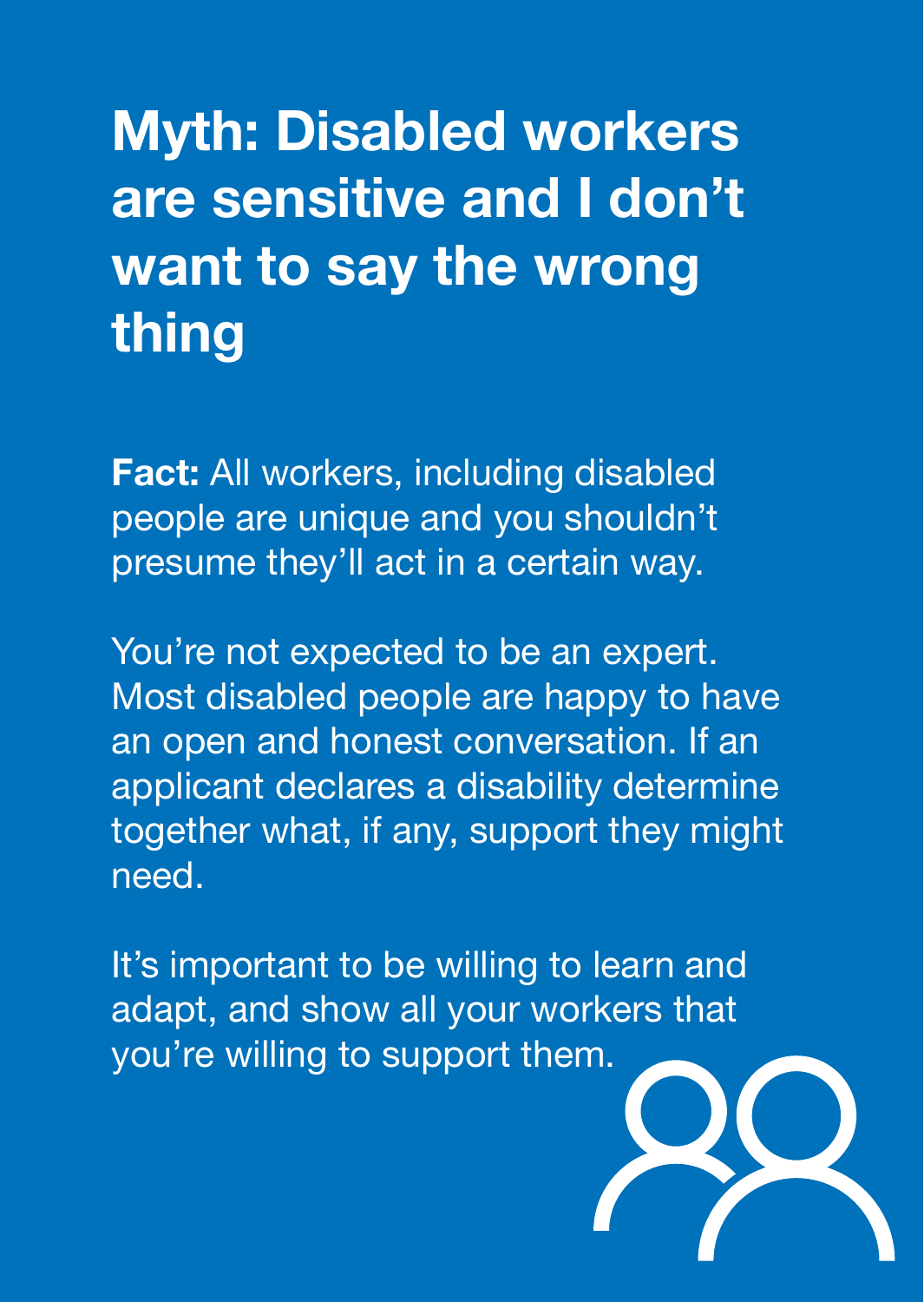- Ask questions that relate to the working environment.
- Don't presume that disabled workers can't do a particular task.
- Don't categorise people into disability 'types'.
- Contact expert disability groups who might offer support and training.

#### More information to help

An A-Z guide on disabilities www.skillsforcare.org.uk/ a-zdisabilities **End the Awkward, Scope** www.scope.org.uk/ end-the-awkward Asking questions about disability and health, DWP www.skillsforcare.org.uk/ askingquestions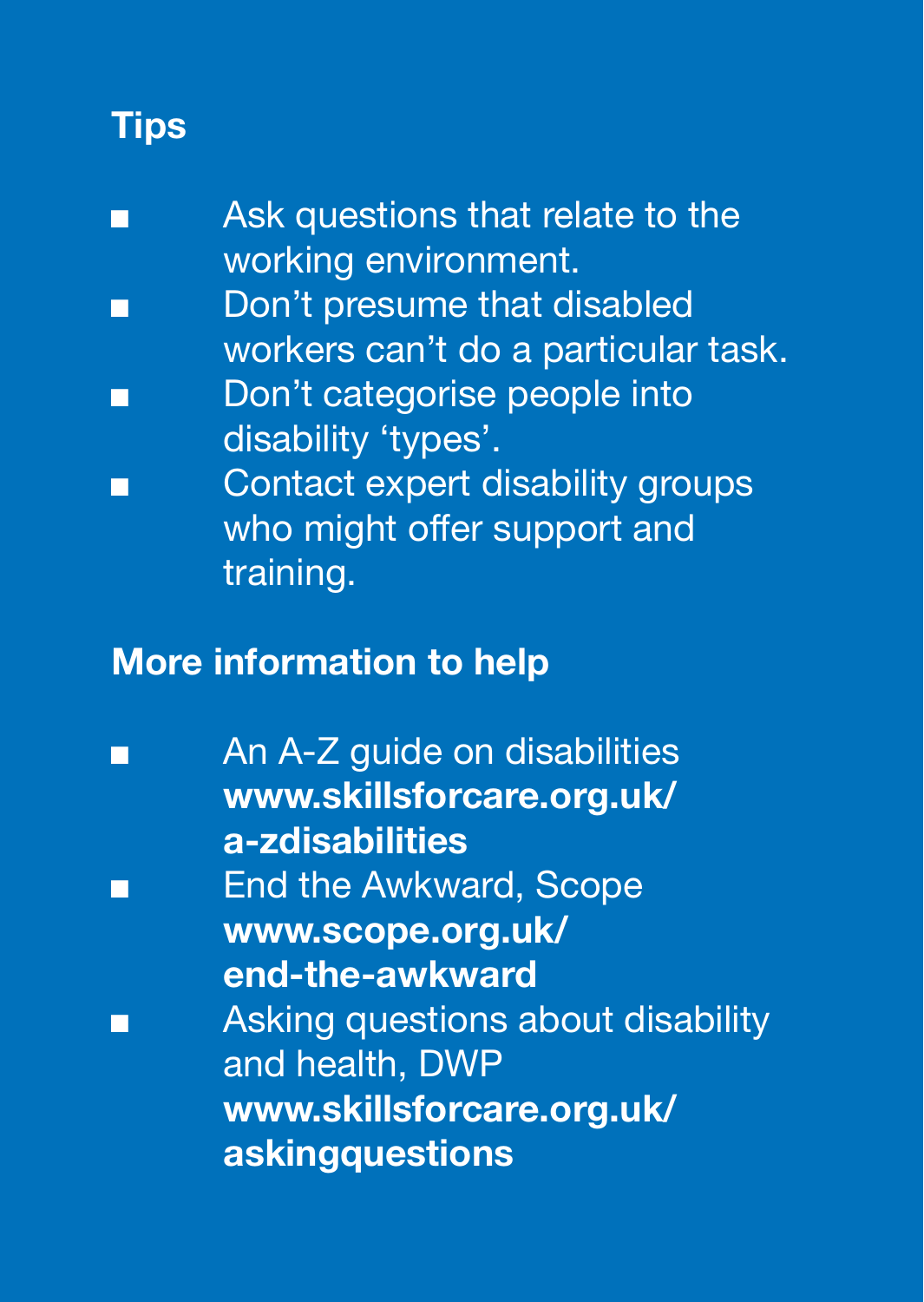# Myth: Disabled people are work shy and lazy

**Fact:** 3.4 million disabled people are now in work – an increase of half a million over the past three years.

According to the Labour Force Study, disabled people are now more likely to be employed than in 2002. Adult social care and health employers need to adapt so they can better support and motivate disabled workers.

Philip works as a project coordinator with Sight Service 1 who have helped over 30 people with sight loss get into work. He says:

"There are so many talented workers and it gives us great satisfaction to see them achieve the opportunities they deserve."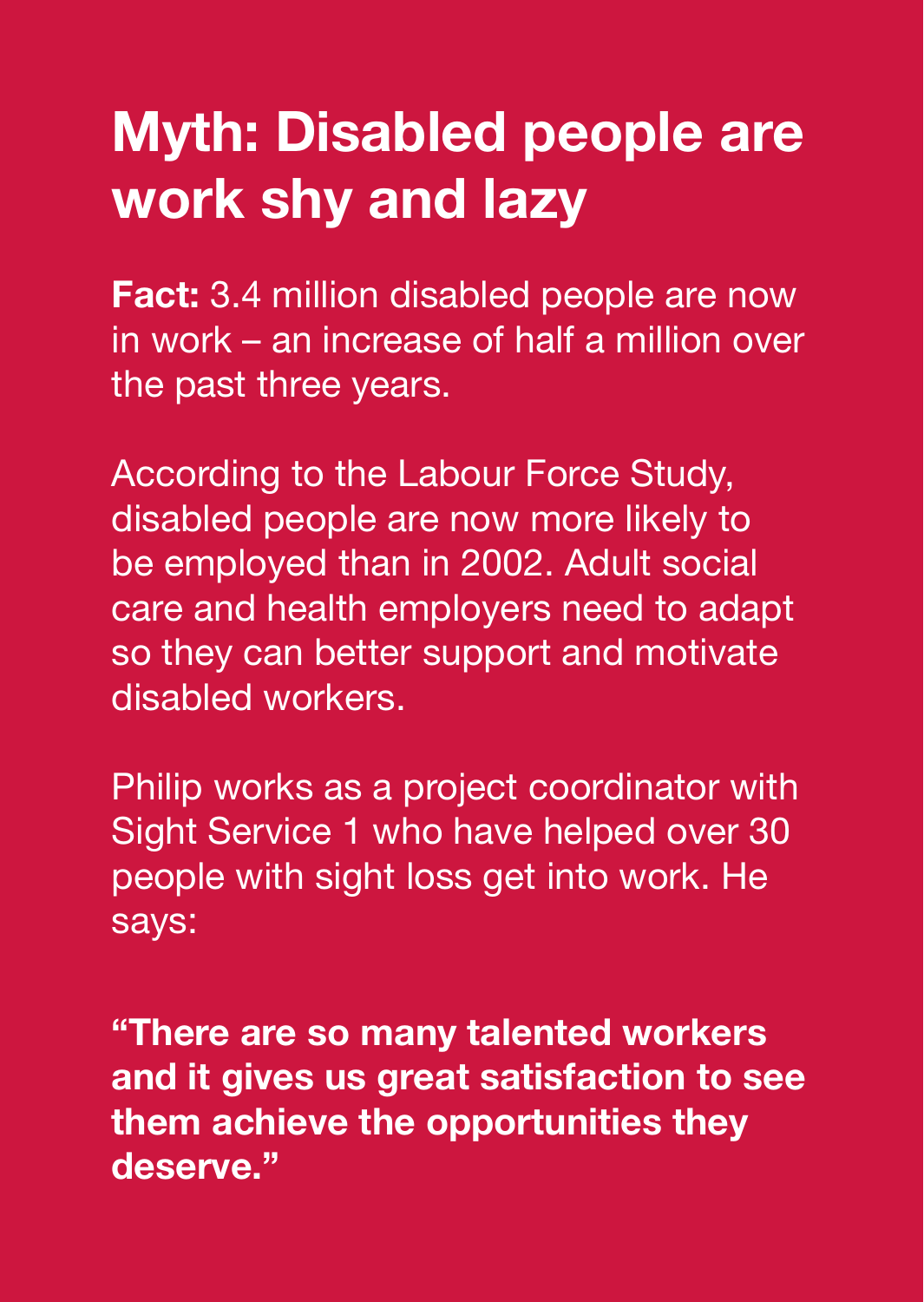- Ensure you support all workers so they feel confident and motivated in their role.
- Provide regular supervision and appraisal to keep a two way conversation with workers.
- Offer volunteering or work experience to see if people are right for the job before offering full time employment.

#### More information to help

**Effective supervision, Skills for Care** www.skillsforcare.org.uk/ supervision ■ I Care…Ambassadors www.skillsforcare.org.uk/ icareambassadors ■ Inspiring the future www.inspiringthefuture.org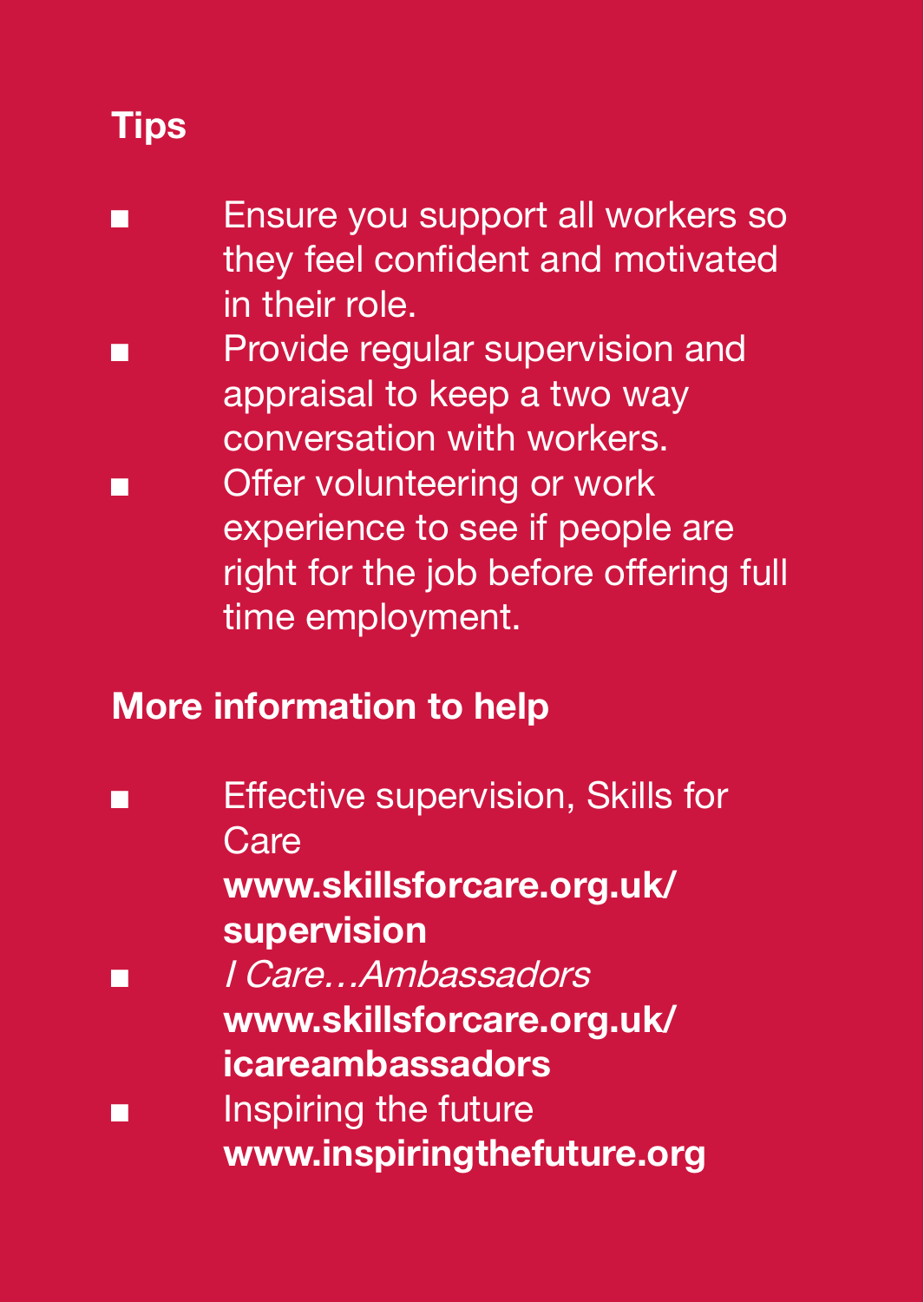### Let's summarise

There are over seven million people of working age who have declared a disability, many of whom want to work.

That's a huge pool of talent if you're looking for people with the right values, behaviours and attitudes to work in adult social care and health.

Remember not all disabilities are visible, and they don't necessarily affect a person's ability to work.

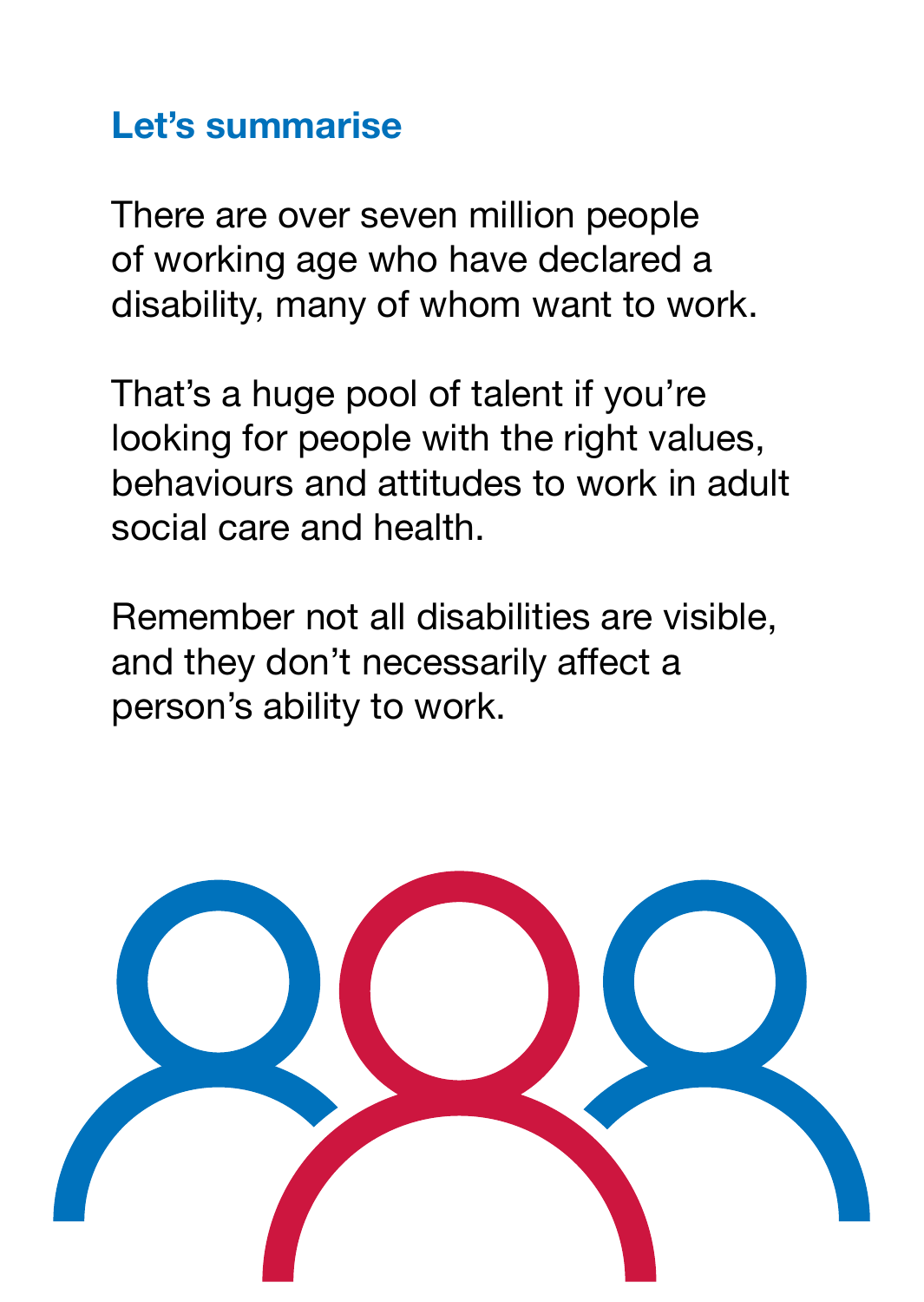Statistically you are likely to already, or will in the future, employ people with a disability or long term health condition.



It's vital that you have the right support in place to recruit, retain and progress your talent.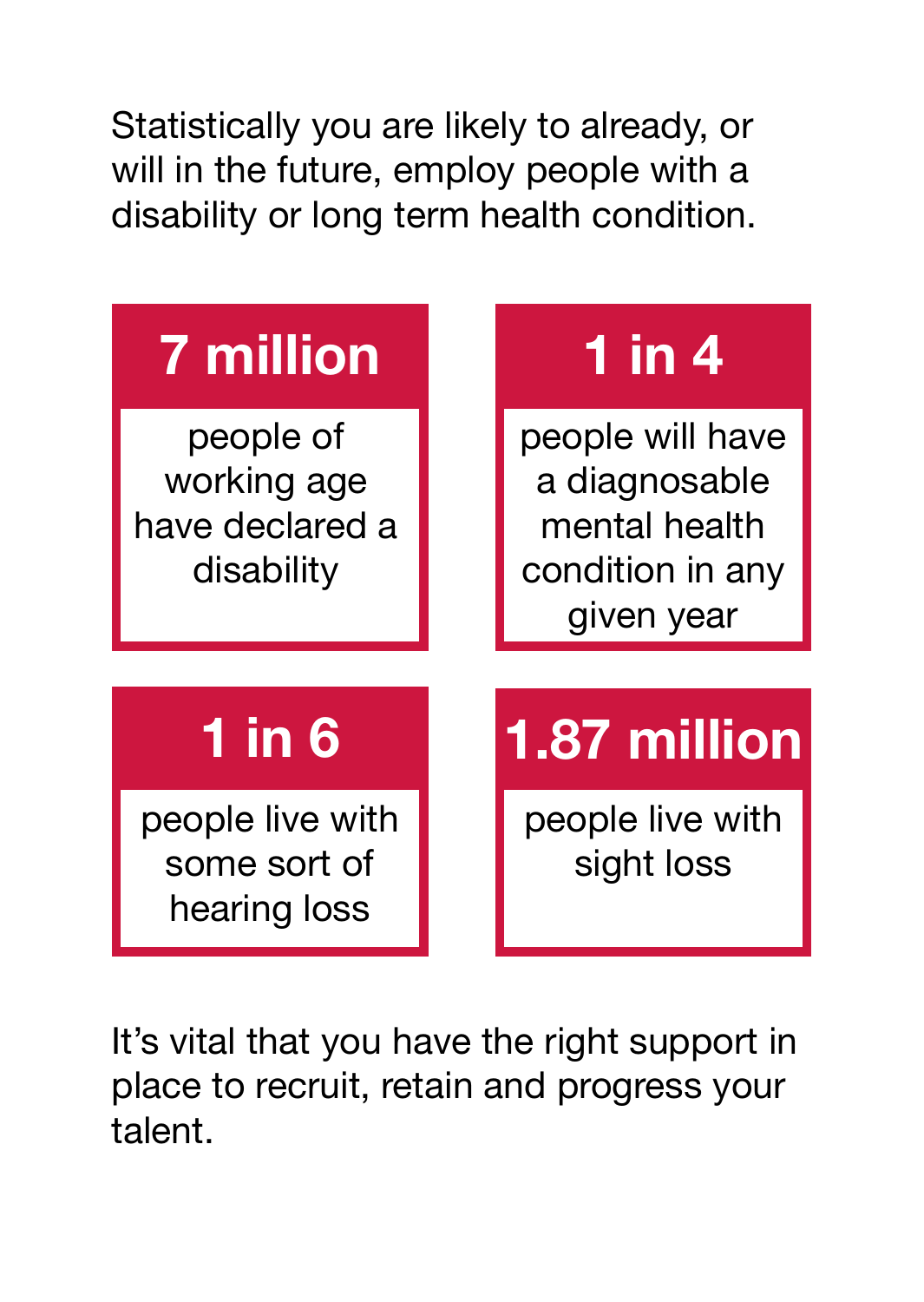Useful links and resources

Clear kit – recruiting and retaining disabled talent www.clearkit.co.uk

Disability and employment: a guide for adult social care and health employers www.skillsforcare.org.uk/ disabilityandemployment

Disability Rights UK www.disabilityrightsuk.org

Employing disabled people and people with a health condition, DWP www.skillsforcare.org.uk/ employingdisabledpeople

Voluntary Organisations Disability Group www.vodg.org.uk/publications/ closing-the-disability-gap